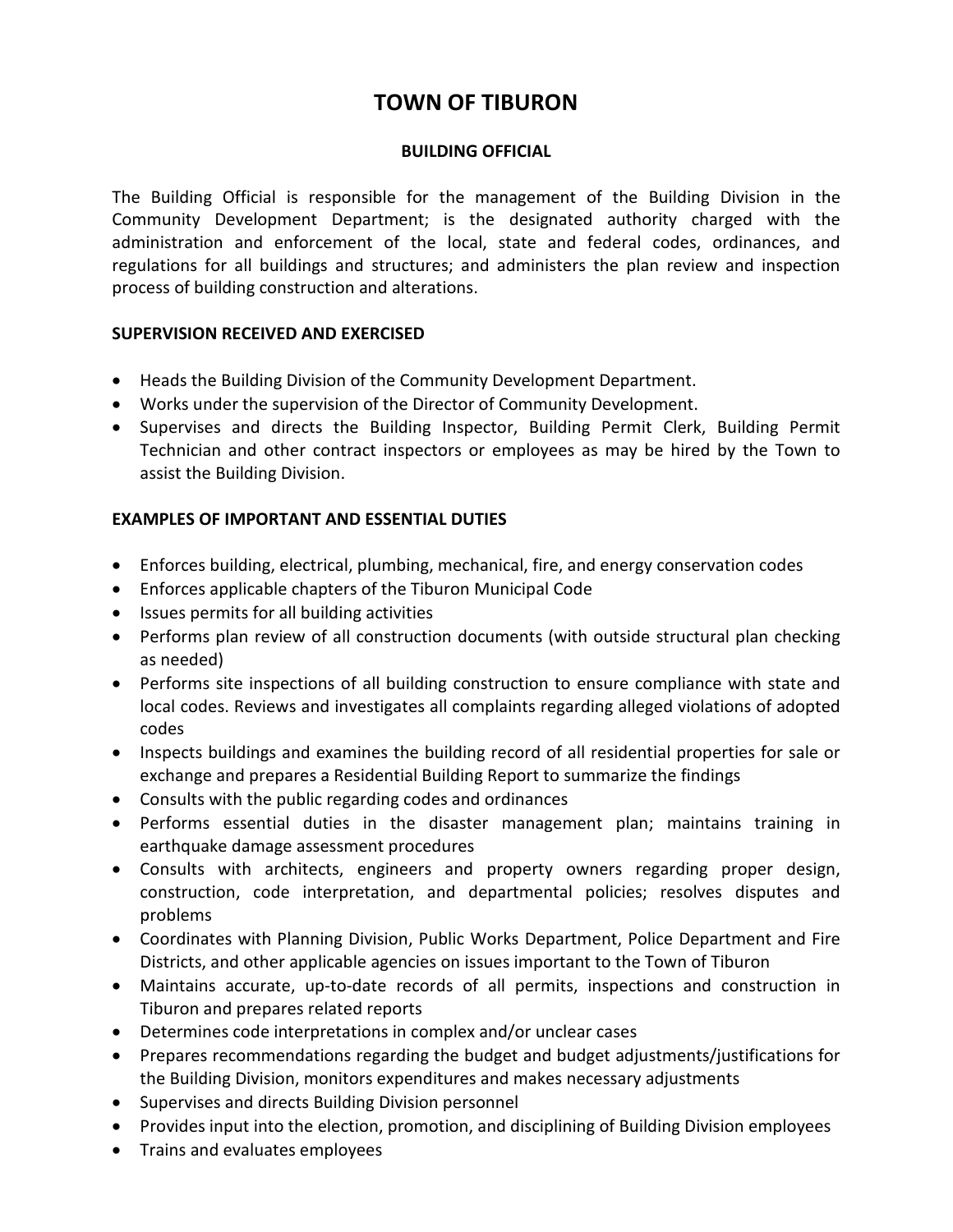- Prepares reports for Town Council, Planning Commission, Town Manager or others as directed
- Attends meetings of the Town Council or other Boards and Commissions as needed.

# **JOB RELATED AND ESSENTIAL QUALIFICATIONS**

# **Knowledge of:**

- State and local building, electrical, plumbing, fire, mechanical and other construction codes and ordinances adopted by the Town
- Principles and techniques of building construction
- Principles of structural design and basic engineering
- Building methods and materials and accepted safety standards
- Standard installation procedures for electrical, mechanical and plumbing facilities
- Local zoning regulations
- Experience with, or working knowledge of, California Title 24 accessibility requirements and federal ADA Guidelines
- Principles of supervision

# **Ability to:**

- Analyze, interpret and review building plans and specifications for conformance with state and local codes adopted by the Town of Tiburon
- Understand, interpret and apply all building laws, codes, ordinances and regulations related to construction requirements within the Town of Tiburon
- Prepare clear and concise oral and written reports
- Train, supervise and evaluate the activities of Building Division staff
- Maintain cooperative working relationships with engineers, architects, contractors, government officials, employees and the general public
- Work outdoors in all weather conditions; agility and dexterity to climb steep hills and ladders and roofs

# **EXPERIENCE AND EDUCATION:**

Any combination of experience and training that would likely provide the required knowledge and abilities to qualify. A typical way to provide the experience, knowledge and abilities would be:

# **Experience**

- Five years of working experience in building code administration or related field involving code application and enforcement
- Five years increasingly responsible experience in building construction or building trades
- At least three years in a supervisory capacity in a municipal Building Division as Senior Building Inspector or Senior Plan Checker or their equivalent

# **Education**

• Equivalent to graduation from high school, with proof of subsequent education in code related matters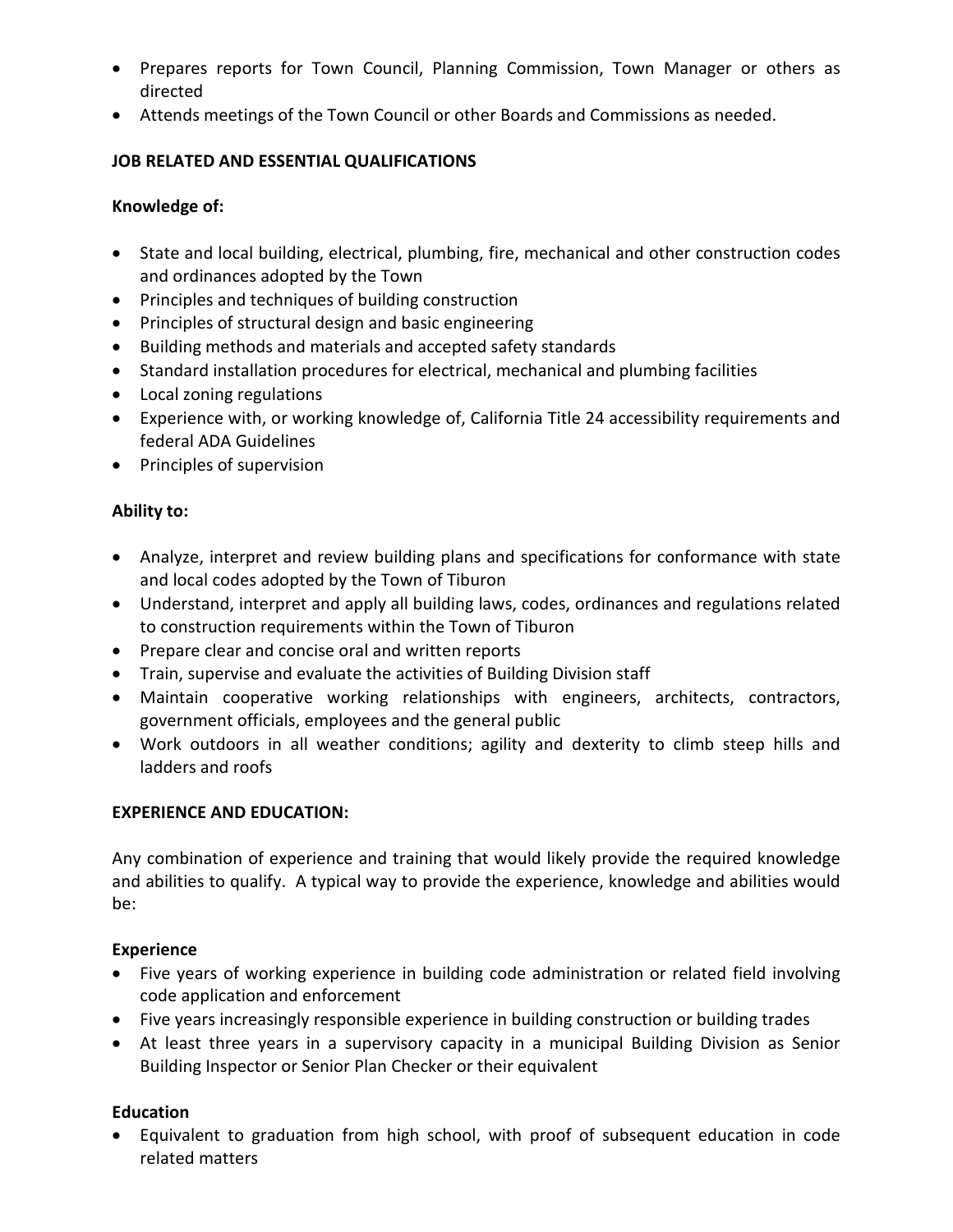• BA, BS, AA, or AS from and accredited college with a major study in architecture, engineering, or a closely related field

## **TRAINING, LICENSE, AND CERTIFICATION REQUIREMENTS:**

#### **Training**

• Any recent academic training or certification courses relevant to this job description

#### **Licenses**

• Possession of valid California driver's license and satisfactory driving record, both to be maintained as conditions of employment

### **Certificates**

- Possession of ICC certification as Combination Building Inspector and ICC certification as Plans Examiner; and possession of ICC certification as Building Official
- Possession of Certified Access Specialist certificate or ability to obtain within twelve months of hire

#### **PHYSICAL DEMANDS:**

The physical demands described here are representative of those that must be met by an employee to successfully perform the essential functions of this job. Reasonable accommodations may be made to enable individuals with disabilities to perform the essential functions.

While performing the duties of this job, the employee is regularly required to stand, walk, sit, and talk or hear. The employee frequently is required to use hands to finger, handle, or feel and reach with hands and arms. The employee is occasionally required to climb or balance and stoop, kneel, crouch, or crawl. The employee must regularly lift and/or move up to 10 pounds and occasionally lift and/or move up to 50 pounds. Specific vision abilities required by this job include close vision, distance vision, color vision, depth perception, and ability to adjust focus.

#### **WORK ENVIRONMENT**:

The work environment characteristics described here are representative of those an employee encounters while performing the essential functions of this job. Reasonable accommodations may be made to enable individuals with disabilities to perform the essential functions.

While performing the duties of this job, the employee frequently works in indoor conditions and frequently works near video display. The employee is occasionally exposed to outside weather conditions and occasionally works in evenings or on weekends. The noise level in the work environment is usually moderate.

#### **ADDITIONAL JOB REQUIREMENTS & ESSENTIAL SKILLS:**

**Writing**: Work requires the ability to write memorandums, letters, reports, correction notices, standard operating procedures, notices to comply, agendas, meeting notes, and email.